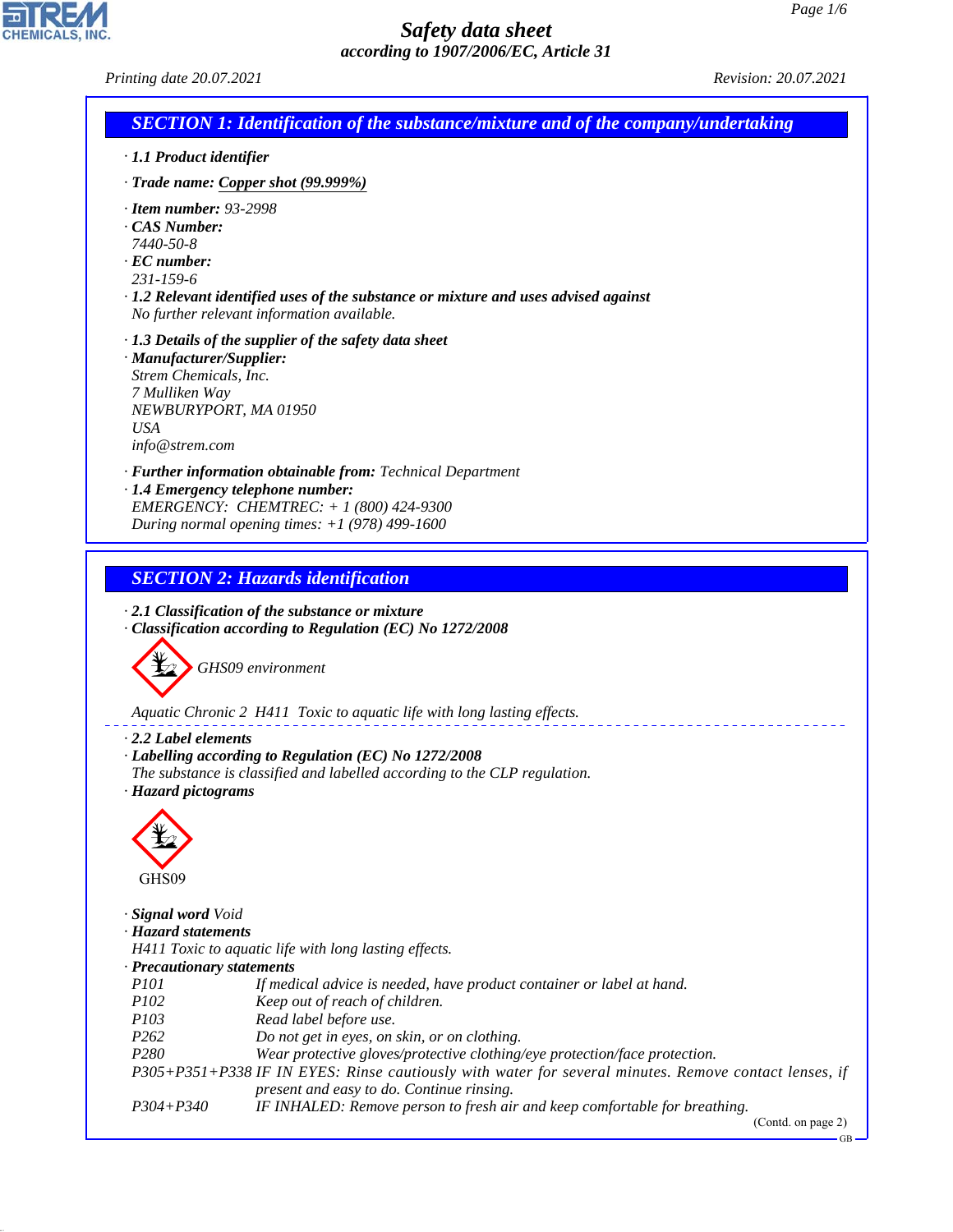*Printing date 20.07.2021 Revision: 20.07.2021*

 $(C_{\text{out}}d, \text{of } \text{meas } 1)$ 

#### *Trade name: Copper shot (99.999%)*

|               | $\sqrt{2}$ (Collius of page 1)                                                         |
|---------------|----------------------------------------------------------------------------------------|
| $P403 + P233$ | Store in a well-ventilated place. Keep container tightly closed.                       |
| <i>P501</i>   | Dispose of contents/container in accordance with local/regional/national/international |
|               | <i>regulations.</i>                                                                    |

*· 2.3 Other hazards*

- *· Results of PBT and vPvB assessment*
- *· PBT: Not applicable.*

*· vPvB: Not applicable.*

## *SECTION 3: Composition/information on ingredients*

- *· 3.1 Chemical characterisation: Substances*
- *· CAS No. Description*
- *7440-50-8 copper*
- *· Identification number(s)*
- *· EC number: 231-159-6*

## *SECTION 4: First aid measures*

- *· 4.1 Description of first aid measures*
- *· After inhalation: Supply fresh air; consult doctor in case of complaints.*
- *· After skin contact: Immediately rinse with water.*
- *· After eye contact: Rinse opened eye for several minutes under running water. Then consult a doctor.*
- *· After swallowing: If symptoms persist consult doctor.*
- *· 4.2 Most important symptoms and effects, both acute and delayed No further relevant information available.*
- *· 4.3 Indication of any immediate medical attention and special treatment needed*

*No further relevant information available.*

# *SECTION 5: Firefighting measures*

- *· 5.1 Extinguishing media*
- *· Suitable extinguishing agents: Use fire extinguishing methods suitable to surrounding conditions.*
- *· 5.2 Special hazards arising from the substance or mixture No further relevant information available.*
- *· 5.3 Advice for firefighters*
- *· Protective equipment: No special measures required.*

## *SECTION 6: Accidental release measures*

- *· 6.1 Personal precautions, protective equipment and emergency procedures Not required.*
- *· 6.2 Environmental precautions: Do not allow product to reach sewage system or any water course. Inform respective authorities in case of seepage into water course or sewage system.*
- *· 6.3 Methods and material for containment and cleaning up:*
- *Dispose contaminated material as waste according to item 13.*
- *· 6.4 Reference to other sections*

44.1.1

- *See Section 7 for information on safe handling.*
- *See Section 8 for information on personal protection equipment.*
- *See Section 13 for disposal information.*

(Contd. on page 3)

GB

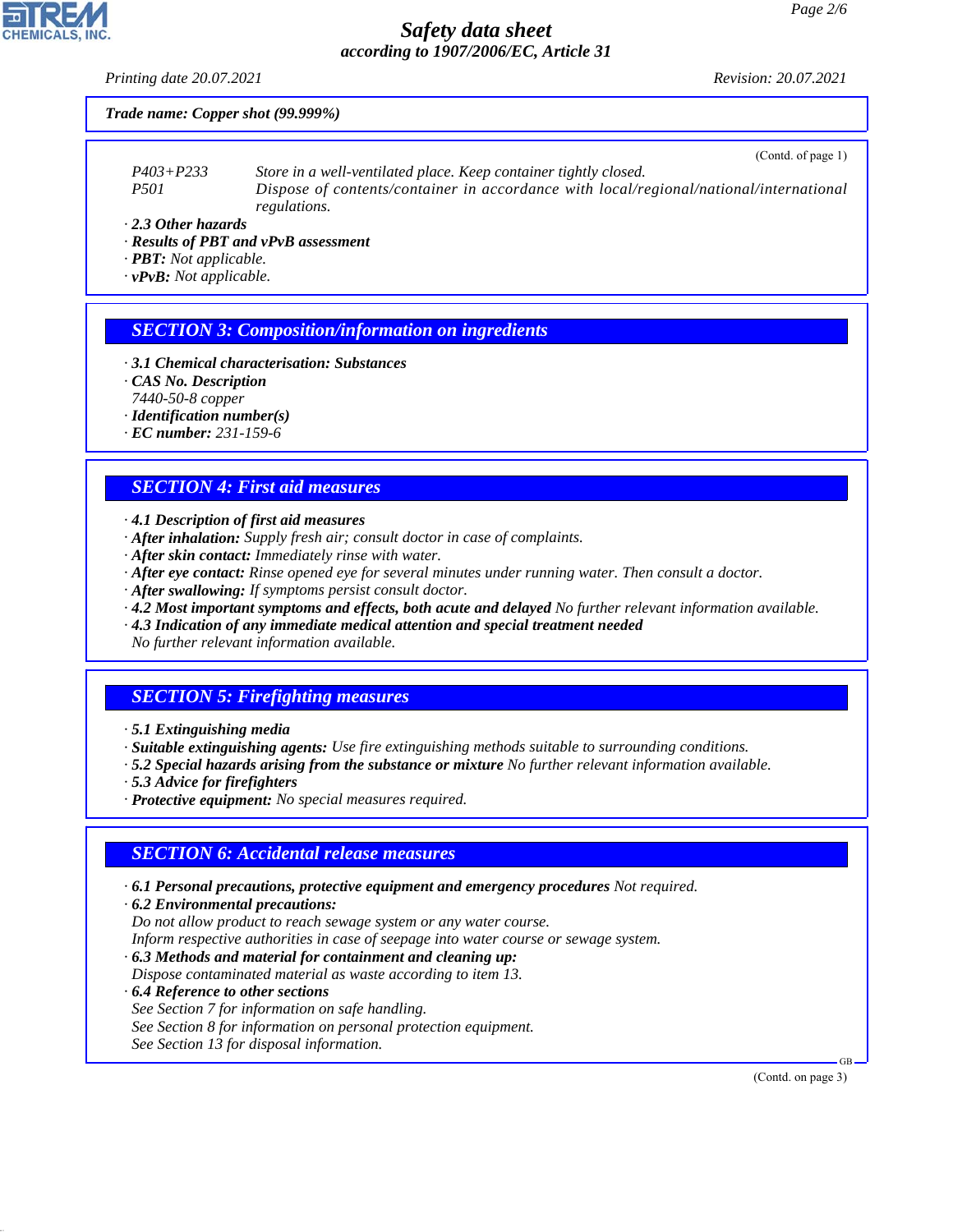*Printing date 20.07.2021 Revision: 20.07.2021*

*Trade name: Copper shot (99.999%)*

(Contd. of page 2)

### *SECTION 7: Handling and storage*

- *· 7.1 Precautions for safe handling No special precautions are necessary if used correctly.*
- *· Information about fire and explosion protection: No special measures required.*
- *· 7.2 Conditions for safe storage, including any incompatibilities*
- *· Storage:*
- *· Requirements to be met by storerooms and receptacles: No special requirements.*
- *· Information about storage in one common storage facility: Not required.*
- *· Further information about storage conditions: None.*
- *· 7.3 Specific end use(s) No further relevant information available.*

### *SECTION 8: Exposure controls/personal protection*

*· Additional information about design of technical facilities: No further data; see item 7.*

*· 8.1 Control parameters*

*· Ingredients with limit values that require monitoring at the workplace:*

#### *7440-50-8 copper*

*WEL Short-term value: 2\*\* mg/m³ Long-term value: 0.2\* 1\*\* mg/m³ \*fume \*\*dusts and mists (as Cu)*

*· Additional information: The lists valid during the making were used as basis.*

- *· 8.2 Exposure controls*
- *· Personal protective equipment:*
- *· General protective and hygienic measures: Wash hands before breaks and at the end of work.*
- *· Respiratory protection: Not required.*
- *· Protection of hands:*



44.1.1

\_S*Protective gloves*

*The glove material has to be impermeable and resistant to the product/ the substance/ the preparation. Due to missing tests no recommendation to the glove material can be given for the product/ the preparation/ the chemical mixture.*

*Selection of the glove material on consideration of the penetration times, rates of diffusion and the degradation*

*· Material of gloves*

*The selection of the suitable gloves does not only depend on the material, but also on further marks of quality and varies from manufacturer to manufacturer.*

*· Penetration time of glove material*

*The exact break through time has to be found out by the manufacturer of the protective gloves and has to be observed.*

*· Eye protection: Safety glasses*

| .9.1 Information on basic physical and chemical properties<br><b>General Information</b> |                                |                       |
|------------------------------------------------------------------------------------------|--------------------------------|-----------------------|
| $\cdot$ Appearance:                                                                      |                                |                       |
| Form:                                                                                    | Pellets                        |                       |
| Colour:                                                                                  | Copper coloured                |                       |
| $\cdot$ Odour:                                                                           | <i><u><b>Odourless</b></u></i> |                       |
| Odour threshold:                                                                         | Not determined.                |                       |
| $\cdot$ pH-value:                                                                        | Not applicable.                |                       |
|                                                                                          |                                | $(C_{2}+1)$ and $(3)$ |

GB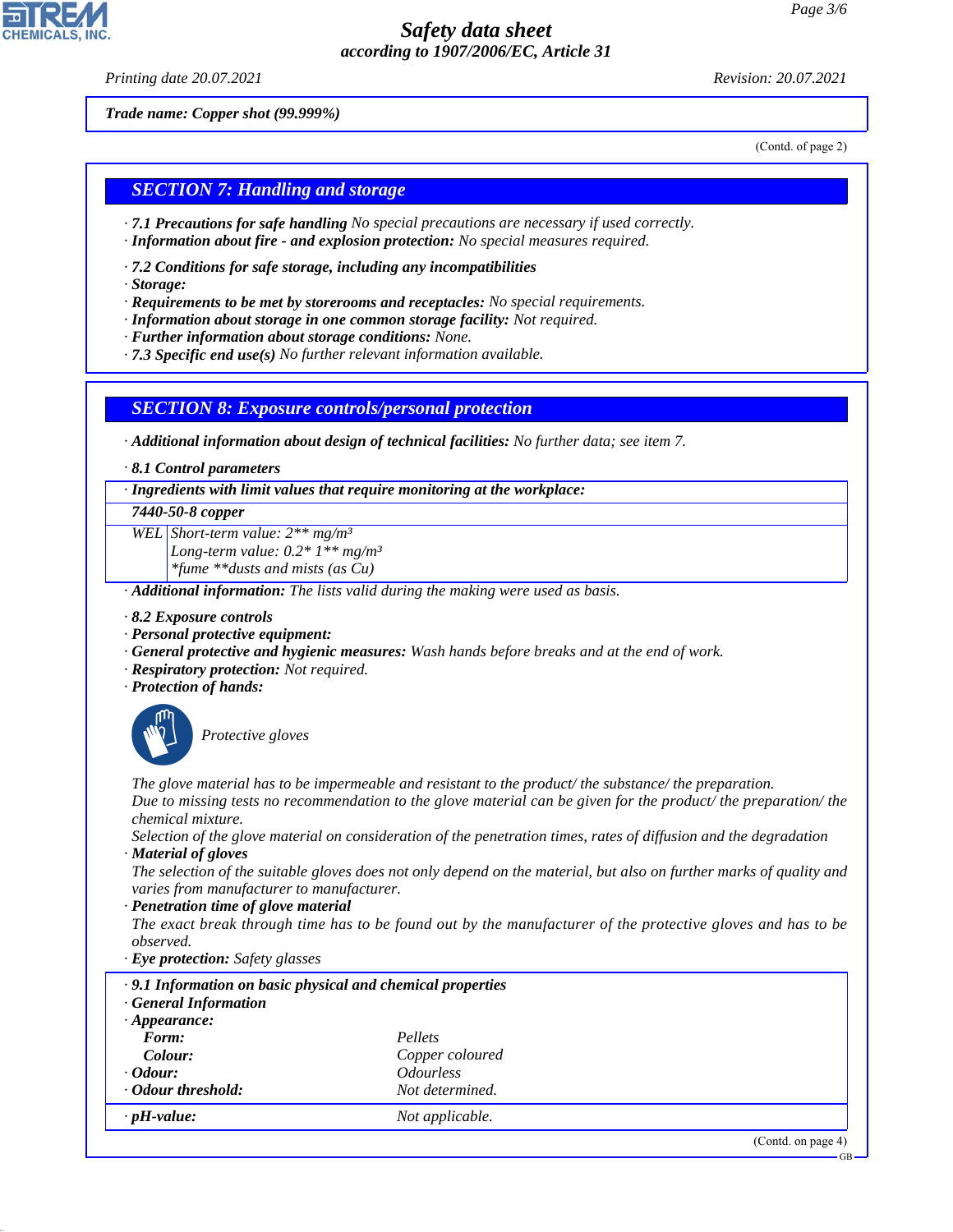*Printing date 20.07.2021 Revision: 20.07.2021*

**CHEMICALS, INC.** 

| Trade name: Copper shot (99.999%) |  |  |  |  |
|-----------------------------------|--|--|--|--|
|-----------------------------------|--|--|--|--|

|                                                                                                                | (Contd. of page 3)                                                     |
|----------------------------------------------------------------------------------------------------------------|------------------------------------------------------------------------|
| Change in condition<br>Melting point/freezing point:<br>Initial boiling point and boiling range: Undetermined. | Undetermined.                                                          |
| · Flash point:                                                                                                 | Not applicable.                                                        |
| · Flammability (solid, gas):                                                                                   | Not determined.                                                        |
| · Ignition temperature:                                                                                        | 465 $\degree$ C                                                        |
| · Decomposition temperature:                                                                                   | Not determined.                                                        |
| · Auto-ignition temperature:                                                                                   | Not determined.                                                        |
| · Explosive properties:                                                                                        | Product does not present an explosion hazard.                          |
| · Explosion limits:<br>Lower:<br><b>Upper:</b>                                                                 | $2$ Vol $\%$<br>$13$ Vol $\%$                                          |
| · Vapour pressure:                                                                                             | Not applicable.                                                        |
| $\cdot$ Density at 20 $\textdegree$ C:<br>· Relative density<br>· Vapour density<br>$\cdot$ Evaporation rate   | 8.92 $g/cm^3$<br>Not determined.<br>Not applicable.<br>Not applicable. |
| · Solubility in / Miscibility with<br>water:                                                                   | Insoluble.                                                             |
| · Partition coefficient: n-octanol/water:                                                                      | Not determined.                                                        |
| · Viscosity:<br>Dynamic:<br>Kinematic:                                                                         | Not applicable.<br>Not applicable.                                     |
| · Solvent content:<br>Organic solvents:<br>$VOC$ (EC)                                                          | $0.0\%$<br>0.00%                                                       |
| <b>Solids content:</b><br>· 9.2 Other information                                                              | 100.0%<br>No further relevant information available.                   |

# *SECTION 10: Stability and reactivity*

*· 10.1 Reactivity No further relevant information available.*

*· 10.2 Chemical stability*

44.1.1

- *· Thermal decomposition / conditions to be avoided: No decomposition if used according to specifications.*
- *· 10.3 Possibility of hazardous reactions No dangerous reactions known.*
- *· 10.4 Conditions to avoid No further relevant information available.*
- *· 10.5 Incompatible materials: No further relevant information available.*
- *· 10.6 Hazardous decomposition products: No dangerous decomposition products known.*

## *SECTION 11: Toxicological information*

*· 11.1 Information on toxicological effects*

*· Acute toxicity Based on available data, the classification criteria are not met.*

(Contd. on page 5)

GB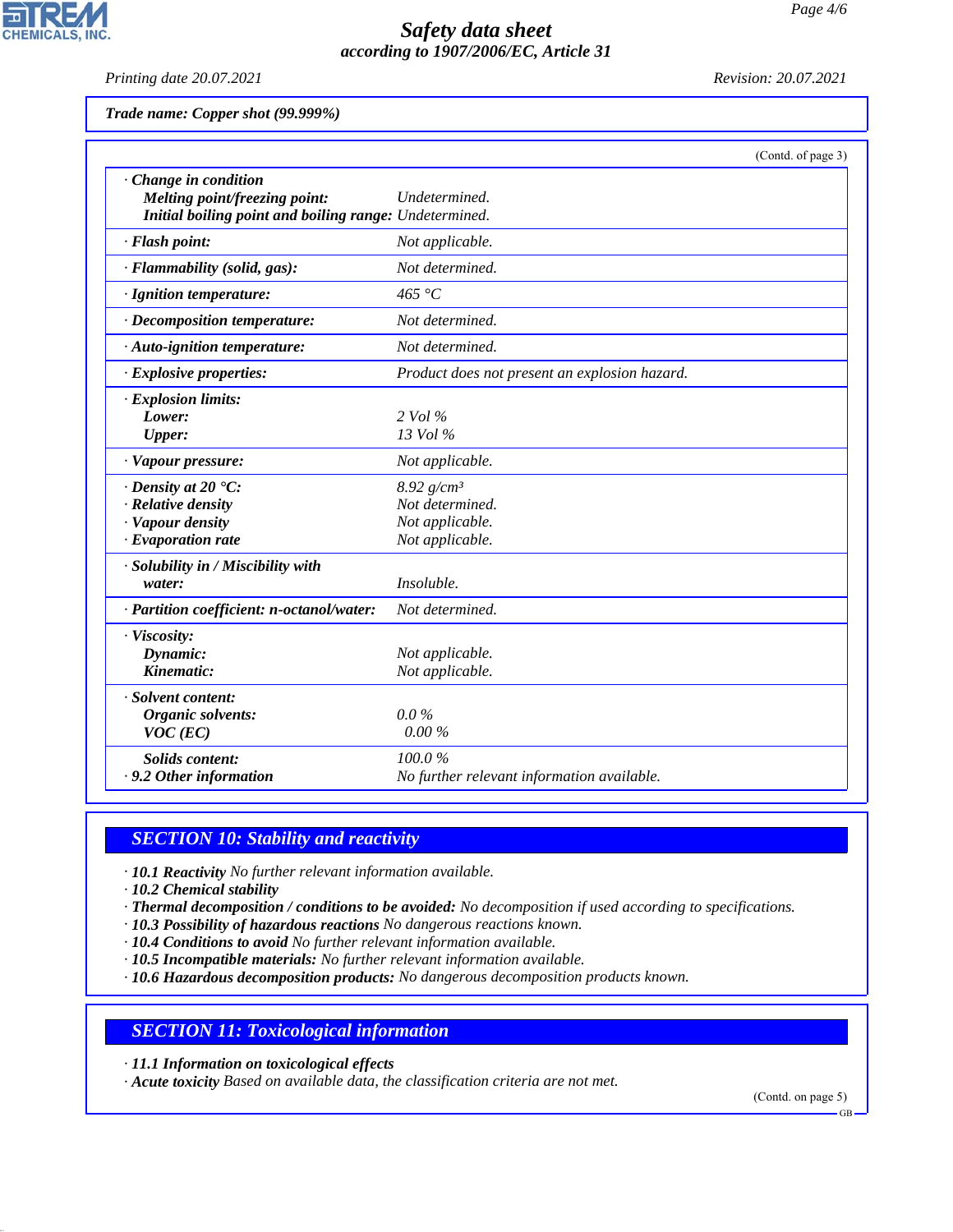*Printing date 20.07.2021 Revision: 20.07.2021*

(Contd. of page 4)

*Trade name: Copper shot (99.999%)*

- *· Primary irritant effect:*
- *· Skin corrosion/irritation Based on available data, the classification criteria are not met.*
- *· Serious eye damage/irritation Based on available data, the classification criteria are not met.*
- *· Respiratory or skin sensitisation Based on available data, the classification criteria are not met.*
- *· CMR effects (carcinogenity, mutagenicity and toxicity for reproduction)*
- *· Germ cell mutagenicity Based on available data, the classification criteria are not met.*
- *· Carcinogenicity Based on available data, the classification criteria are not met.*
- *· Reproductive toxicity Based on available data, the classification criteria are not met.*
- *· STOT-single exposure Based on available data, the classification criteria are not met.*
- *· STOT-repeated exposure Based on available data, the classification criteria are not met.*
- *· Aspiration hazard Based on available data, the classification criteria are not met.*

## *SECTION 12: Ecological information*

- *· 12.1 Toxicity*
- *· Aquatic toxicity: No further relevant information available.*
- *· 12.2 Persistence and degradability No further relevant information available.*
- *· 12.3 Bioaccumulative potential No further relevant information available.*
- *· 12.4 Mobility in soil No further relevant information available.*
- *· Ecotoxical effects:*
- *· Remark: Toxic for fish*
- *· Additional ecological information:*
- *· General notes: Also poisonous for fish and plankton in water bodies. Toxic for aquatic organisms*
- *· 12.5 Results of PBT and vPvB assessment*
- *· PBT: Not applicable.*
- *· vPvB: Not applicable.*
- *· 12.6 Other adverse effects No further relevant information available.*

## *SECTION 13: Disposal considerations*

- *· 13.1 Waste treatment methods*
- *· Recommendation*

44.1.1

*Must not be disposed together with household garbage. Do not allow product to reach sewage system.*

- *· Uncleaned packaging:*
- *· Recommendation: Disposal must be made according to official regulations.*

# *SECTION 14: Transport information · 14.1 UN-Number · ADR, ADN, IMDG, IATA not regulated · 14.2 UN proper shipping name · ADR, ADN, IMDG, IATA not regulated · 14.3 Transport hazard class(es) · ADR, ADN, IMDG, IATA · Class not regulated* (Contd. on page 6) GB